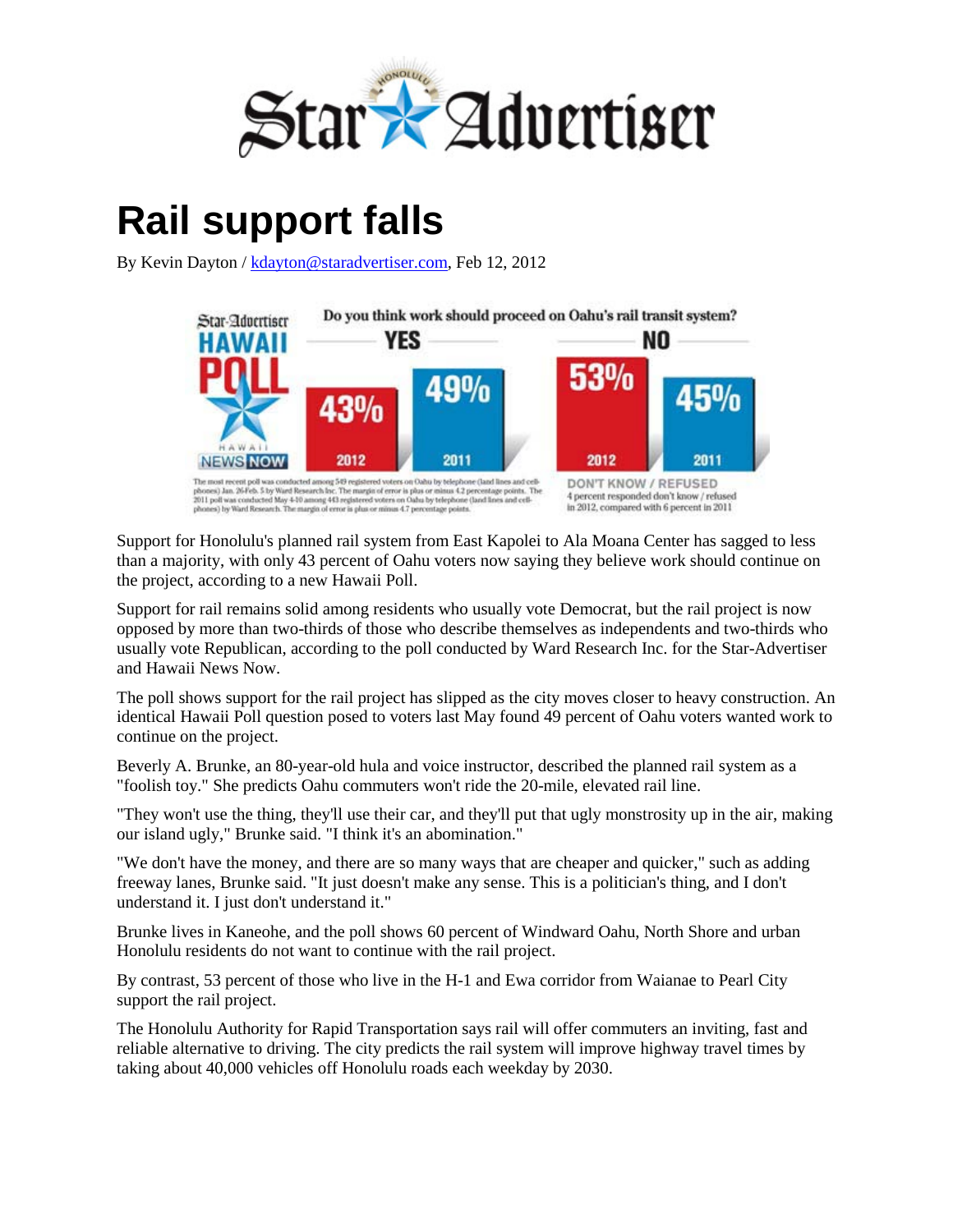Another benefit of the project is job creation, with HART estimating that construction of the rail system will generate about 10,000 jobs.

The city last week authorized the first heavy construction on the \$5.27 billion rail project, which is scheduled to be completed in 2019. The city has spent more than \$342 million in local and federal funding on the project so far.

The Hawaii Poll shows most Filipino-American and Caucasian voters polled do not want to continue with the rail project, while support for rail is strongest among voters of Japanese ancestry and among residents who make more than \$100,000 a year.

Retiree Leo Putorak, 64, said he has supported some form of rail for more than three decades, and said the project would have been less expensive if the city had built it years ago.

"I think the expense is well worth it," said Putorak, who lives in Aiea. "We've spent money on other things that haven't nearly had as much of a payback as mass transit, so I think the finances should not stop us one bit."

He added, "It's a separate and distinct means of transportation, so it's not going to be affected by stalled vehicles or accidents or anything else that's happening on the roadways."

The Hawaii Poll was conducted among 771 registered voters statewide, including 549 Oahu voters. Only Oahu voters were asked about rail. The survey was done by telephone from Jan. 26 to Feb. 5. The margin of error for the rail question was plus or minus 4.2 percentage points.

Oahu voters supported rail by a larger margin in 2008, when a ballot question asked voters whether the city should have the authority to construct a steel-wheel-on-steel-rail transit system. Voters approved that ballot measure 52.6 percent to 47.4 percent.

Cliff Slater, a longtime opponent of the Honolulu rail project, said he believes support for the project is slipping because more Honolulu residents have come to understand that traffic congestion will increase even after the rail project is built.

Slater said that despite the cost and other problems with rail, he believes some people supported the project because they thought it would make their daily commute easier.

"We have felt that the message is getting out there that traffic congestion would be worse," he said.

Rail advocates acknowledge Honolulu's growing population will cause traffic congestion to worsen even after the rail project is completed, but say Oahu highways will become even more congested without rail.

Mayor Peter Carlisle said rail offers a green transportation solution that will help get cars off the road and reduce pollution.

He described the project as "a catalyst for a rejuvenated, a renovated and a renaissance approach to the urban core," adding, "It'll do all sorts of positive things in the future for education, for transportation, for affordable housing, for elder mobility — all of those things are going to be available."

Unfortunately, Carlisle said, it can be difficult to make the public aware of those benefits.

"I think the opposition has been very vocal," he said. "They've given a lot of information out, and in my opinion some of it is, unfortunately, misinformation."

The rail project has faced a series of challenges over the past two years, including a federal lawsuit filed last year by rail opponents such as former Democratic Hawaii Gov. Ben Cayetano, former state Democratic Party Chairman Walter Heen and University of Hawaii law school professor Randy Roth.